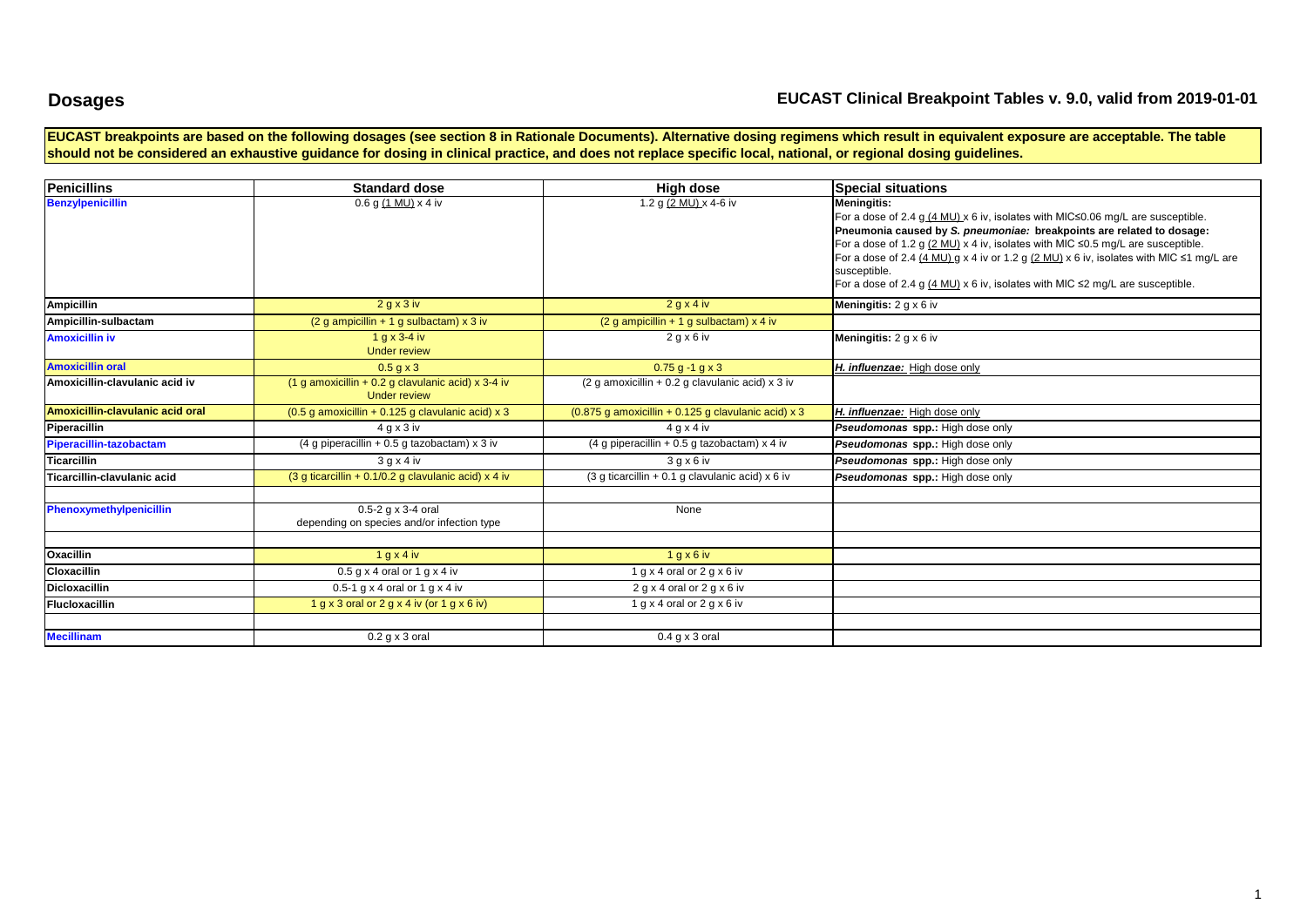# **Dosages EUCAST Clinical Breakpoint Tables v. 9.0, valid from 2019-01-01**

| <b>Cephalosporins</b>  | <b>Standard dose</b>                                    | High dose                 | <b>Special situations</b>                                                              |
|------------------------|---------------------------------------------------------|---------------------------|----------------------------------------------------------------------------------------|
| Cefaclor               | $0.25-1$ q x 3 oral                                     | None                      | Staphylococcus spp.: Minimum dose 0.5 g x 3                                            |
|                        | depending on species and/or infection type              |                           |                                                                                        |
| Cefadroxil             | $0.5-1$ q x 2 oral                                      | None                      |                                                                                        |
|                        | depending on species and/or infection type              |                           |                                                                                        |
| Cefalexin              | 0.25-1 g x 2-3 oral                                     | None                      |                                                                                        |
|                        | depending on species and/or infection type              |                           |                                                                                        |
| Cefazolin              | $1 g x 3-4 (or 2 g x 3)$ iv                             | None                      |                                                                                        |
|                        | depending on species and/or infection type              |                           |                                                                                        |
| Cefepime               | 1 g x 3 or 2 g x 2 iv                                   | 2 g x 3 iv                | Pseudomonas spp.: High dose only                                                       |
| <b>Cefixime</b>        | $0.2 - 0.4$ g x 2 oral                                  | None                      | Gonorrhoea: 0.4 g oral as a single dose                                                |
| <b>Cefotaxime</b>      | 1 g x 3 iv                                              | 2 g x 3 iv                | <b>Meningitis:</b> $2 g \times 4 W$                                                    |
|                        |                                                         |                           | S. aureus: High dose only                                                              |
|                        |                                                         |                           | Gonorrhoea: 0.5 g im as a single dose                                                  |
| Cefpodoxime            | $0.1 - 0.2$ g x 2 oral                                  | None                      |                                                                                        |
|                        | depending on species and/or infection type              |                           |                                                                                        |
| <b>Ceftaroline</b>     | 0.6 g x 2 iv over 1 hour                                | 0.6 g x 3 iv over 2 hours | S. aureus in complicated skin and skin structure infections: There is some PK-PD       |
|                        |                                                         |                           | evidence to suggest that isolates with MICs of 4 mg/L could be treated with high dose. |
| <b>Ceftazidime</b>     | 1 q x 3 w                                               | 2 g x 3 iv or 1 g x 6 iv  | Pseudomonas spp.: High dose only                                                       |
| Ceftazidime-avibactam  | (2 g ceftazidime $+0.5$ g avibactam) x 3 over 2 hours   | None                      |                                                                                        |
| <b>Ceftibuten</b>      | $0.4$ g x 1 oral                                        | None                      |                                                                                        |
| <b>Ceftobiprole</b>    | $0.5$ g x 3 iv over 2 hours                             | None                      |                                                                                        |
| Ceftolozane-tazobactam | (1 g ceftolozane + 0.5 g tazobactam) x 3 iv over 1 hour | Under evaluation          |                                                                                        |
| Ceftriaxone            | 1 g x 1 iv                                              | 2 g x 2 iv                | Meningitis: $4 g x 1 iv$                                                               |
|                        |                                                         |                           | S. aureus: High dose only                                                              |
|                        |                                                         |                           | Gonorrhoea: 0.5 g im as a single dose                                                  |
| <b>Cefuroxime iv</b>   | $0.75$ g x $3$ iv                                       | 1.5 g x 3 iv              | E. coli, Klebsiella spp. (except K. aerogenes), Raoultella spp. and                    |
|                        |                                                         |                           | P. mirabilis: High dose only                                                           |
| Cefuroxime oral        | 0.25-0.5 g x 2 oral                                     | None                      |                                                                                        |
|                        | depending on species and/or infection type              |                           |                                                                                        |

| <b>Carbapenems</b>    | <b>Standard dose</b>                                  | High dose                  | <b>Special situations</b>                                  |
|-----------------------|-------------------------------------------------------|----------------------------|------------------------------------------------------------|
| <b>Doripenem</b>      |                                                       |                            |                                                            |
| <b>Ertapenem</b>      | 1 g x 1 iv over 30 minutes                            | None                       |                                                            |
| <b>Imipenem</b>       | 0.5 g x 4 iv over 30 minutes                          | 1 g x 4 iv over 30 minutes | <b>Pseudomonas spp.:</b> High dose only                    |
|                       |                                                       |                            | Acinetobacter spp.: High dose only                         |
| <b>Meropenem</b>      | 1 g x 3 iv over 30 minutes                            | 2 g x 3 iv over 3 hours    | <b>Meningitis:</b> 2 g x 3 iv over 30 minutes (or 3 hours) |
| Meropenem-vaborbactam | (2 g meropenem + 2 g vaborbactam) x 3 iv over 3 hours | <b>None</b>                |                                                            |

| <b>Monobactams</b> | rd dose.<br>۔ andar میں | .<br>Hiah dose           | Special<br>situations          |
|--------------------|-------------------------|--------------------------|--------------------------------|
| Aztreonar          | . u v                   | $\overline{\phantom{a}}$ | dose only<br>Pseudomonas spp.: |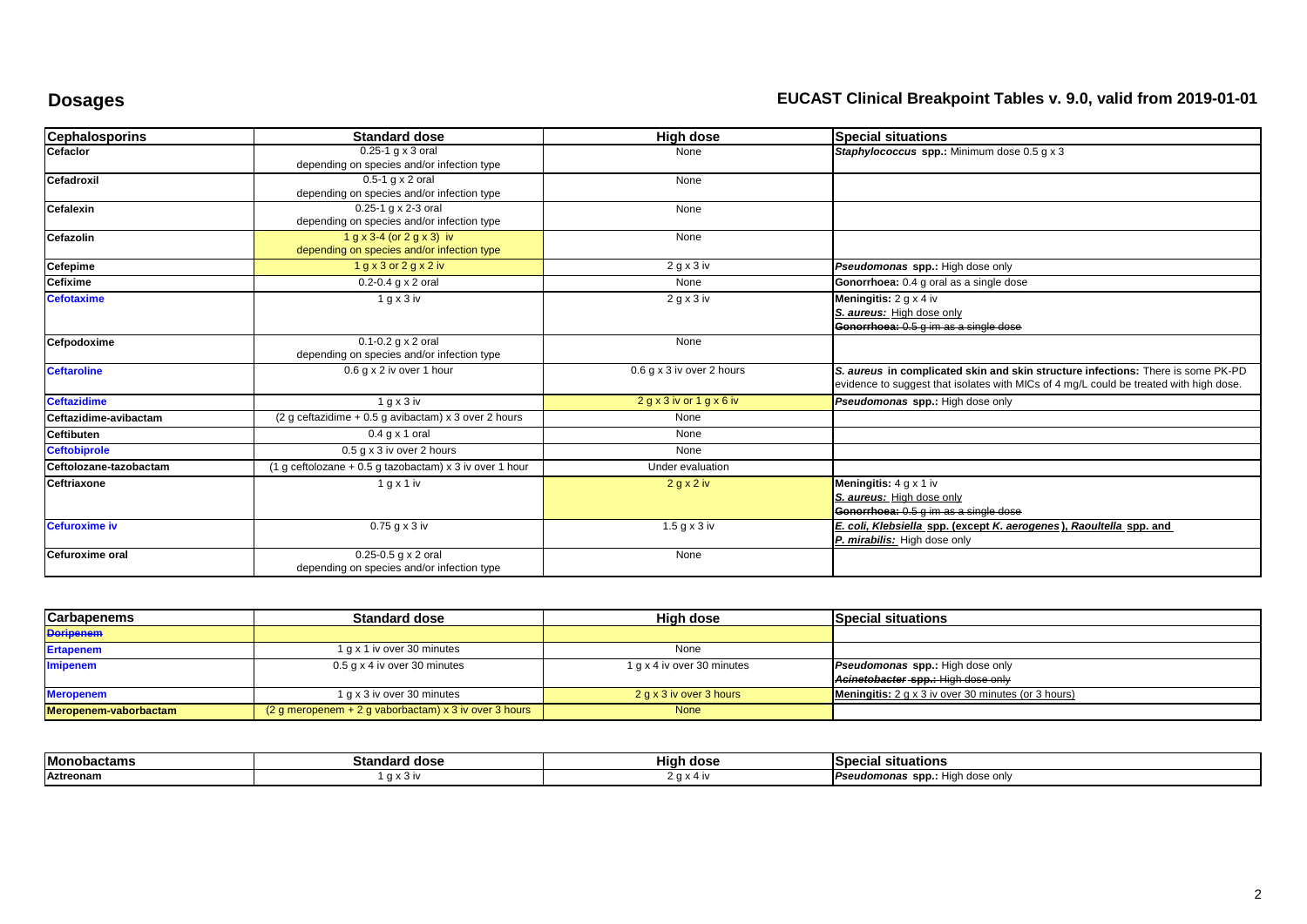# **Dosages EUCAST Clinical Breakpoint Tables v. 9.0, valid from 2019-01-01**

| <b>Fluoroquinolones</b> | <b>Standard dose</b>               | High dose                           | <b>Special situations</b>                                |
|-------------------------|------------------------------------|-------------------------------------|----------------------------------------------------------|
| <b>Ciprofloxacin</b>    | $0.5$ g x 2 oral or $0.4$ g x 2 iv | $0.75$ g x 2 oral or $0.4$ g x 3 iv | <b>Pseudomonas spp.:</b> High dose only                  |
|                         |                                    |                                     | Acinetobacter spp.: High dose only                       |
|                         |                                    |                                     | <b>Staphylococcus spp.:</b> High dose only + combination |
|                         |                                    |                                     | <b>Gonorrhoea:</b> 0.5 g oral as a single dose           |
| Levofloxacin            | $0.5$ g x 1 oral or $0.5$ g x 1 iv | $0.5$ g x 2 oral or $0.5$ g x 2 iv  | Pseudomonas spp.: High dose only                         |
|                         |                                    |                                     | Acinetobacter spp.: High dose only                       |
|                         |                                    |                                     | Streptococcus groups A, B, C and G: High dose only       |
|                         |                                    |                                     | S. pneumoniae: High dose only                            |
| <b>Moxifloxacin</b>     | $0.4$ g x 1 oral or $0.4$ g x 1 iv | None                                |                                                          |
| <b>Norfloxacin</b>      | $0.4$ g x 2 oral                   | None                                |                                                          |
| <b>Ofloxacin</b>        | $0.2$ g x 2 oral or $0.2$ g x 2 iv | $0.4$ g x 2 oral or $0.4$ g x 2 iv  | Staphylococcus spp.: High dose only + combination        |

| Aminoglycosides   | <b>Standard dose</b>         | High dose              | <b>Special situations</b>               |
|-------------------|------------------------------|------------------------|-----------------------------------------|
| <b>Amikacin</b>   | $20 \,\mathrm{mg/kg}$ x 1 iv | 30 mg/kg $\times$ 1 iv | Enterobacterales: High dose only        |
|                   |                              |                        | <b>Pseudomonas spp.:</b> High dose only |
|                   |                              |                        | Acinetobacter spp.: High dose only      |
| Gentamicin        | 5 mg/kg x 1 iv               | 7 mg/kg x 1 iv         | Enterobacterales: High dose only        |
|                   |                              |                        | <b>Pseudomonas spp.:</b> High dose only |
|                   |                              |                        | Acinetobacter spp.: High dose only      |
| <b>Netilmicin</b> | 5 mg/kg x 1 iv               | 7 mg/kg x 1 iv         | Enterobacterales: High dose only        |
|                   |                              |                        | <b>Pseudomonas spp.:</b> High dose only |
|                   |                              |                        | Acinetobacter spp.: High dose only      |
| <b>Tobramycin</b> | 5 mg/kg x 1 iv               | 7 mg/kg x 1 iv         | Enterobacteriales: High dose only       |
|                   |                              |                        | <b>Pseudomonas spp.:</b> High dose only |
|                   |                              |                        | Acinetobacter spp.: High dose only      |

| Glycopeptides and  | <b>Standard dose</b>                             | High dose      | <b>Special situations</b>                                              |
|--------------------|--------------------------------------------------|----------------|------------------------------------------------------------------------|
| lipoglycopeptides  |                                                  |                |                                                                        |
| <b>Dalbavancin</b> | 1 g x 1 iv over 30 minutes on day 1              | None           |                                                                        |
|                    | If needed, 0.5 g x 1 iv over 30 minutes on day 8 |                |                                                                        |
| Oritavancin        | 1.2 g x 1 (single dose) iv over 3 hours          | None           |                                                                        |
| <b>Teicoplanin</b> | 0.4 a x 1 iv                                     | $0.8$ g x 1 iv |                                                                        |
| Telavancin         | 10 mg/kg x 1 iv over 1 hour                      | None           |                                                                        |
| <b>Vancomycin</b>  | $0.5$ g x 4 iv or 1 g x 2 iv                     | None           | Based on body weight. Therapeutic drug monitoring should guide dosing. |
|                    | or 2 g x 1 by continuous infusion                |                |                                                                        |